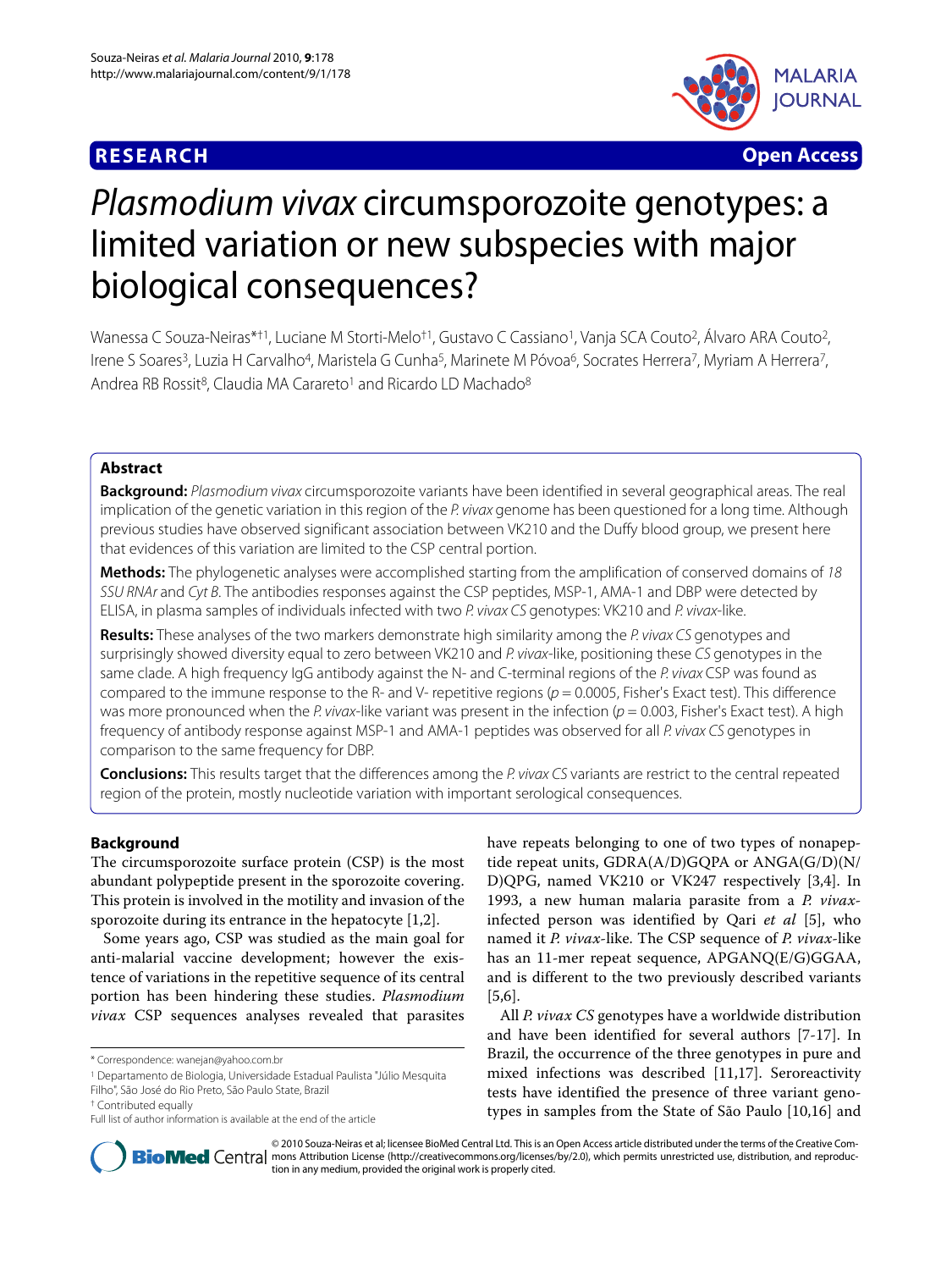in indigenous populations [[8,](#page-6-11)[9\]](#page-6-12) and other communities of the Amazon region [[13\]](#page-6-13). Studies have also reported differences in the infectivity of anophelines to the variant genotypes, indicating that *Anopheles darlingi* and *Anopheles pseudopunctipennis* were more susceptible to the infection by VK210 [\[18](#page-6-14)[,19](#page-6-15)]. These findings could be a consequence of differences in the emergence of this genotype in specific geographical regions or suggest that the VK210 genotype is the best-adapted variant in the world [[11\]](#page-6-8).

The successful of the vaccine against malaria can be related to the immunological intervention in the development of the parasite in the human host or mosquito vector. To improve the health and quality of more than one billion people around the world, several efforts have been addressed for the identification and antigenic characterization of different *P. vivax* antigens, among these the preerythrocytic antigens such as circumsporozoite protein (CSP) [\[20](#page-6-16)], the blood-stage proteins as merozoite surface protein 1 (MSP-1) [\[21](#page-6-17)[,22](#page-6-18)], apical membrane antigen 1 (AMA-1) [\[22](#page-6-18)[,23](#page-6-19)], and the Duffy binding protein (DBP), an merozoite antigen that interacts with the Duffy blood group in the host cells surface [\[22](#page-6-18)[,24](#page-6-20)]. Currently, several authors have considered the CSP of *P. vivax* as the major target for the development of recombinant malaria vaccines, since the synthetic peptides starting from this protein induce a high and specific humoral response as the induced by natural exposure of humans to malaria [[25-](#page-7-0)[31](#page-7-1)]. Moreover, starting from the description of the *P. vivax CS* genotypes, VK210, VK247 and *P. vivax*-like, several studies proposed the existence of differences among those that seem to go besides variations in the repetitive portion of the protein, as geographical distribution, transmission intensity, vectorial competence, immune and treatment responses and drug resistance [[11,](#page-6-8)[18,](#page-6-14)[19,](#page-6-15)[32-](#page-7-2)[34](#page-7-3)].

Many studies are being conducted to better understand the age and origin of the *P. vivax* as a human parasite [[35,](#page-7-4)[36\]](#page-7-5). Low microsatellite and tandem repeat variability indicate that *P. vivax* infected humans recently (10,000 years ago) [[37\]](#page-7-6). Indeed, a different study based on polymorphisms of two nuclear and one mitochondrial gene places this parasite origin between 45,000 and 81,000 years ago [\[35\]](#page-7-4). In addition, *P. vivax* seems to be related to the clade of parasites found in Asian cercopithecines, indicating its origin in Asia via a host-switch from parasites found in non-human primates, such as macaques [[35,](#page-7-4)[36,](#page-7-5)[38\]](#page-7-7). Little it is known about the characterization of the *P. vivax* variants, since analyses of the non-repetitive portion of *CS* gene showed that these genotypes belong to a same clade, including several types of primate *Plasmodium* species [\[35](#page-7-4)[,39](#page-7-8)]. Nevertheless, the important question remains whether the *P. vivax CS* repeated region is a limited, mostly simple base variation [\[40](#page-7-9)] or if these variants represent the existence of a new species or subspecies of *Plasmodium* causing human malaria, with major biological consequences [[6\]](#page-6-5).

Here, this work contributes to the understanding of the implication of the central repetitive region variation of the *CS* in the *P. vivax* genome by phylogenetic tools and to the evaluation of the humoral immune response against different parasite antigens.

## **Methods**

## **Subjects**

After given written informed consent, peripheral blood samples were drawn from malaria patients living in four Brazilian Amazon endemic areas (Macapá, Amapá State; Novo Repartimento, Pará State; Porto Velho, Rondônia State and Plácido de Castro, Acre State). All individuals enrolled in this study complied with the following criteria: they sought medical assistance for clinical malaria symptoms, were over 18 years old and had a positive malaria diagnosis by thick blood film for *P. vivax*. The genomic DNA was extracted by the phenol-chloroform method [[41\]](#page-7-10) or using a commercially available kit (Easy-DNA™, Invitrogen, USA), and a semi-nested PCR was performed using *P. vivax*-specific small-subunit (SSU) rDNA primers to confirm the *Plasmodium* diagnosis [[42\]](#page-7-11). The *P. vivax CS* genotypes were determined as described by Alves *et al* [\[43](#page-7-12)].

## **Molecular analyses**

For the phylogenetic reconstruction, a subset of the *P. vivax* field samples was used and data for non-human *Plasmodium* spp. samples were obtained from GenBank. Natural hosts type, geographic origins and GenBank accession numbers of the out groups are described in additional file [1](#page-6-21): Hosts type, geographic origins and Gen-Bank accession numbers of the out groups. All amplification reactions were performed in a thermocycler (DNA MasterCycler; Eppendorf, USA). The PCR-amplified products were purified by using GFX (GE Healthcare, United Kingdom) and EXOSAP (USB, USA) PCR purification kits, according to the manufacturer's protocol. DNA sequencing was performed using the Big Dye™ Terminator V3.1 Cycle Sequencing kit on ABI 3100 Genetic Analyzer (Applied Biosystems, USA).

#### **Amplification of the molecular markers**

#### **18 small sub unit ribosomal RNA (SSU rRNA) gene analyses**

The amplification of a target area between variable regions 7 and 8 of the *18 SSU rRNA* gene from *P. vivax* was designed as described by Santos-Ciminera *et al* [\[44](#page-7-13)]. PCR was performed using the primer pairs VAR1 (5'- CTT GGA TGG TGA TGC ATG GCC - 3') and VAR2 (5'- ATC TTT CAA TCG GTA GGA GCG AC - 3'). The reaction mixture contained buffer 10 mM Tris-HCl with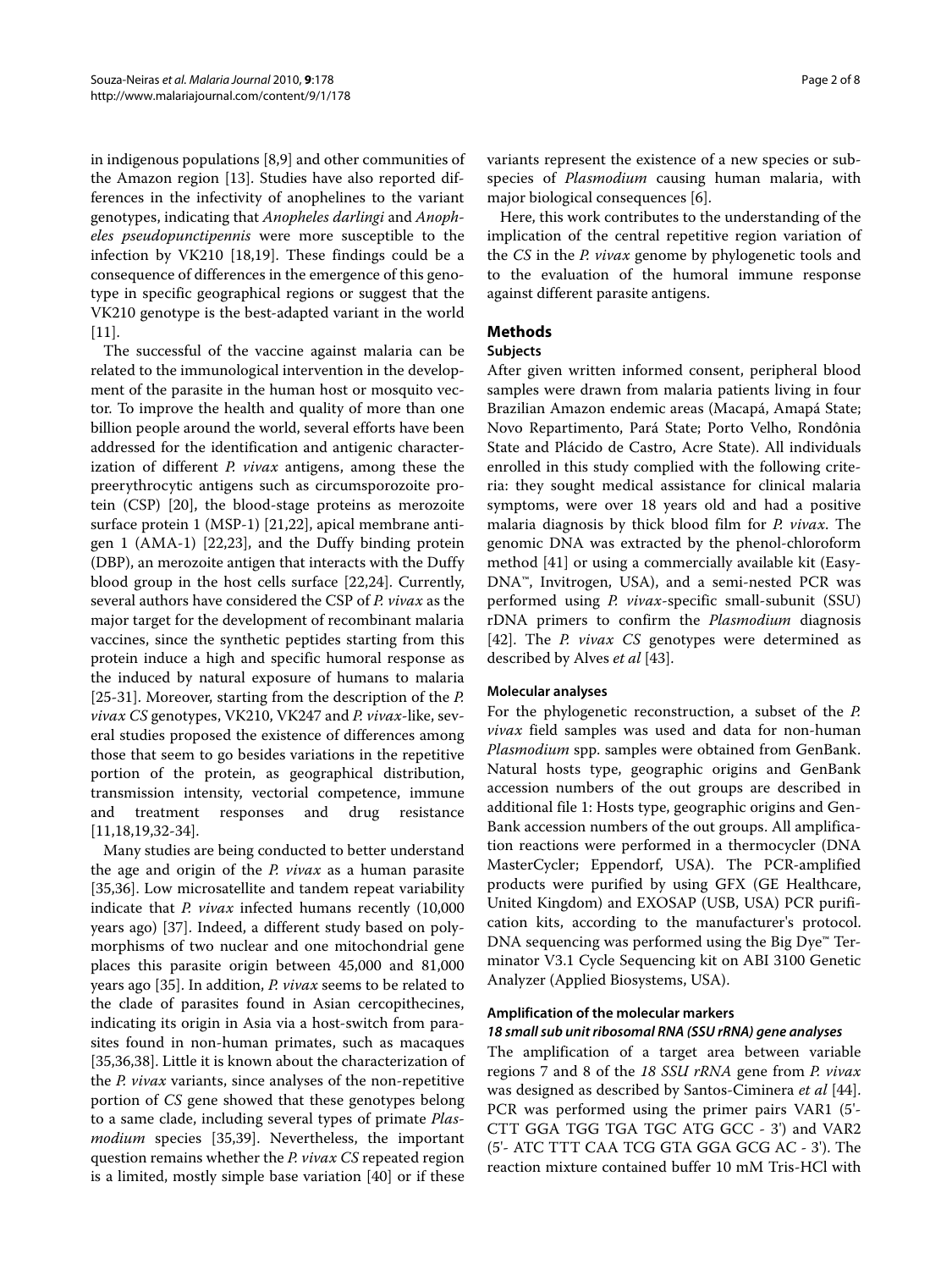pH 8.3, 50 mM KCl, 200 μM of each of the four dNTPs, 10 μM of each oligonucleotide primer, 1 μg DNA template and 0.5 U of ampli-*Taq* DNA polymerase (Invitrogen, USA) to a final volume of 25 μL. All amplification cycles included to an initial cycle of 95°C for 15 min, followed by 30 cycles of 94°C for 1 min, 68°C for 1 min, and 72°C for 1 min, then a final extension at 72°C for 10 min.

## **Cytochrome B gene analyses**

The *cytochrome B (Cyt B)* sequences were amplified by PCR using sets of primers: PC1 (5'- GCTACAGGTG-CATCTCTTGTATTC - 3') and PC2 (5' - CACTTACAG-TATATCCTCCACATAACCA - 3'). A reaction mixture of buffer 10 mM Tris-HCl, pH 8.3, 50 mM KCl, 200 μM of each of the four dNTPs, 10 μM of each oligonucleotide primer, 1 μg DNA template and 0.5 U of ampli-*Taq* DNA polymerase (Invitrogen, USA). The amplification conditions were as follows: first, 1 min at 94°C, followed by 30 cycles with 0.5 min of denaturation at 94°C, annealing at 40°C for 0.5 min and elongation at 72°C for 1.5 min. After 30 cycles, a final elongation step at 72°C for 3 min was carried out. The agarose gels were stained with ethidium bromide and analysed with a Gel Doc 2000 illuminator (Bio-Rad Laboratories, USA).

## **Sequence alignment and phylogenetic analyses**

The sequences were edited and aligned with the programs MEGA (version 4.1) and BioEdit Sequence Alignment Editor by the CLUSTAL W tool. Phylogenetic analyses were performed with neighbor-joining (NJ), using the program MEGA (version 4.1), with *p* distance which takes into account the possibility of high bias in the transition/transversion and in G+C content, derived of the position of the first, second and third codon [[45\]](#page-7-14). The reliability of the NJ trees is assessed by the bootstrap method with 500 replications [[46\]](#page-7-15).

## **Assessment of the serological response against P. vivax CS genotypes in the current infections**

IgG antibodies against four CSP peptides (N-terminal [N] and C-terminal [C], repetitive region corresponding to the VK210 [R] and repetitive region corresponding to the VK247 [V]) [\[47](#page-7-16)], MSP-1 N- terminal fragment (r*Pv*200L) [[48\]](#page-7-17), recombinant peptide of the AMA-1 [\[49](#page-7-18)] and of the DBP [[50\]](#page-7-19) were detected by ELISA (enzyme-linked immunosorbent assay), in plasma samples in infected individuals with *P. vivax CS* genotypes.

## **Statistical analysis**

The serological data were performed using R version 2.8.1 statistical software The R Foundation for Statistical Computing, Vienna, Austria [[51\]](#page-7-20). Differences among the frequencies of responders were analysed using Pearson's chi-square or, alternatively, the Fisher's exact test. Differences were considered significant when  $p$ -value  $\leq 0.05$ .

## **Results**

**Phylogeny of P. vivax CS genotypes, VK210 and P. vivax-like** The analyses of the two markers show high similarity among the *P. vivax CS* genotypes, with nucleotide diversity equal to zero ( $p = 0.224$ , t Student's test), positioning the genotypes VK210 and *P. vivax*-like in the same clade (Figure [1](#page-3-0) and Figure [2](#page-4-0)). The genetic distances between *CS* genotypes from the *Plasmodium* species analysed are described in Additional file [2](#page-6-22) and Additional file [3](#page-6-23): Genetic distances between *18 SSU rRNA* and *Cyt B* genes from *Plasmodium* spp. The blood samples infected with VK247 genotypes were not included in this study, because of the reduced numbers of VK247 samples (*n* = 4) and low quality of the material.

## **Antibody response against the CSP, MSP-1, AMA-1 and DBP peptides**

A higher frequency IgG antibody against the N- and Cterminal regions of the *P. vivax* CSP was found as compared to the immune response to the R- and V- repetitive regions (*p* = 0.0005, Fisher's exact test). Antibody responses against the peptides of the CSP repetitive central region [R] and [V] compared displayed a lower frequency against the [V] peptide, which corresponds to the central region of the VK247 variant, in individuals with VK210 genotype (*p* < 0.005, Fisher's exact test). When *P. vivax*-like genotype was present in the infection a lower antibody response against [R] and [V] peptides was observed ( $p = 0.003$ , Fisher's exact test). None other significant association was found with de *CS* genotypes in the infection (Table 1).

A high frequency of antibody response against MSP-1 and AMA-1 peptides was observed for all *P. vivax CS* genotypes in comparison to the same frequency for DBP. A high frequency of antibody response against MSP-1 (r*Pv*200L) and AMA-1 peptides was observed for all the *P. vivax CS* genotypes (Table 2) in comparison to same frequency for DBP ( $p = 0.003$ , Fisher's exact test). However, significant differences were not observed among the immune responses of individuals infected with the *P. vivax CS* genotypes for none of the analysed peptides.

## **Discussion**

Starting from the description of the *P. vivax CS* genotypes, VK210, VK247 and *P. vivax*-like, several studies proposed the existence of differences among those that seem to go besides variations in the repetitive portion of the protein, as geographical distribution, transmission intensity, vectorial competence, immune and treatment responses and drug resistance [[11,](#page-6-8)[18,](#page-6-14)[19,](#page-6-15)[32](#page-7-2)[-34](#page-7-3)]. The real implication of the genetic variation in this region of the *P. vivax* genome has been questioned for a long time. Although previous studies of our group have observed significant association between VK210 and the Duffy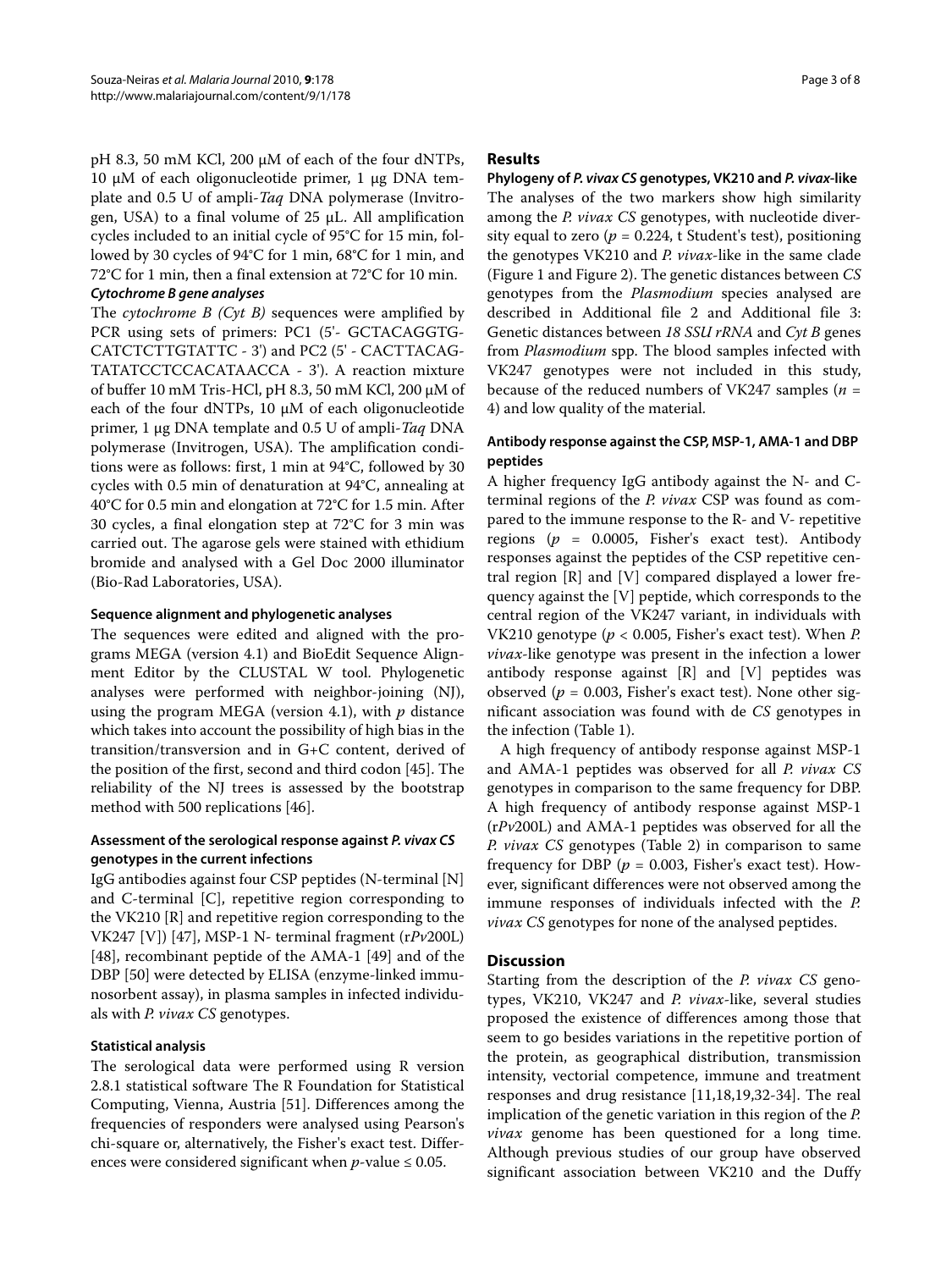<span id="page-3-0"></span>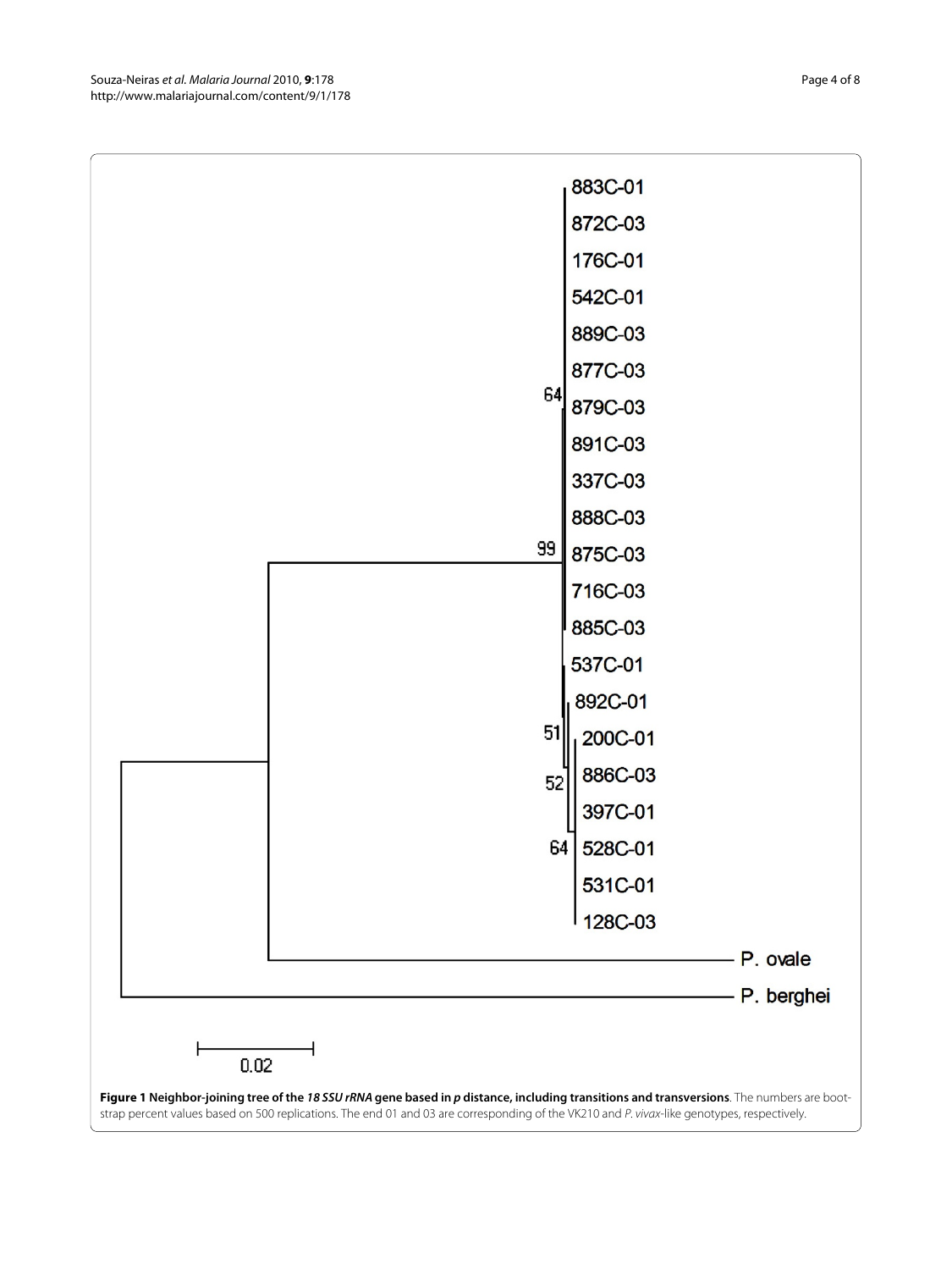<span id="page-4-0"></span>

blood group [[17](#page-6-7)], this work presents here evidences of this variation is limited to the CSP central portion.

Studies based on molecular marker analysis represent an important tool for the phylogenetic characterization of malaria parasites. Similarities between *P. vivax*-like and *Plasmodium simiovale* have been reported in phylogenetic studies with conserved domains of the *CS* gene and, some authors suggested that this variant genotype could be a subspecies or a new species [[6\]](#page-6-5). However, previous phylogenetic studies were designed with the *CS* gene as

the only molecular marker in a way that prevents an explanation on the evolutionary relationship among the three *CS* genotypes as well as its relativity to other primate parasites that possess molecular similarities with *P. vivax* [\[35](#page-7-4)]. In this study, the results were obtained through the phylogenetic analysis of the *18 SSU rRNA* and *Cyt B Plasmodium* spp. recognized markers and surprisingly showed diversity equal to zero between both *P. vivax CS* genotypes, VK210 and *P. vivax*-like. This analyses positioned VK210 and *P. vivax*-like as members of the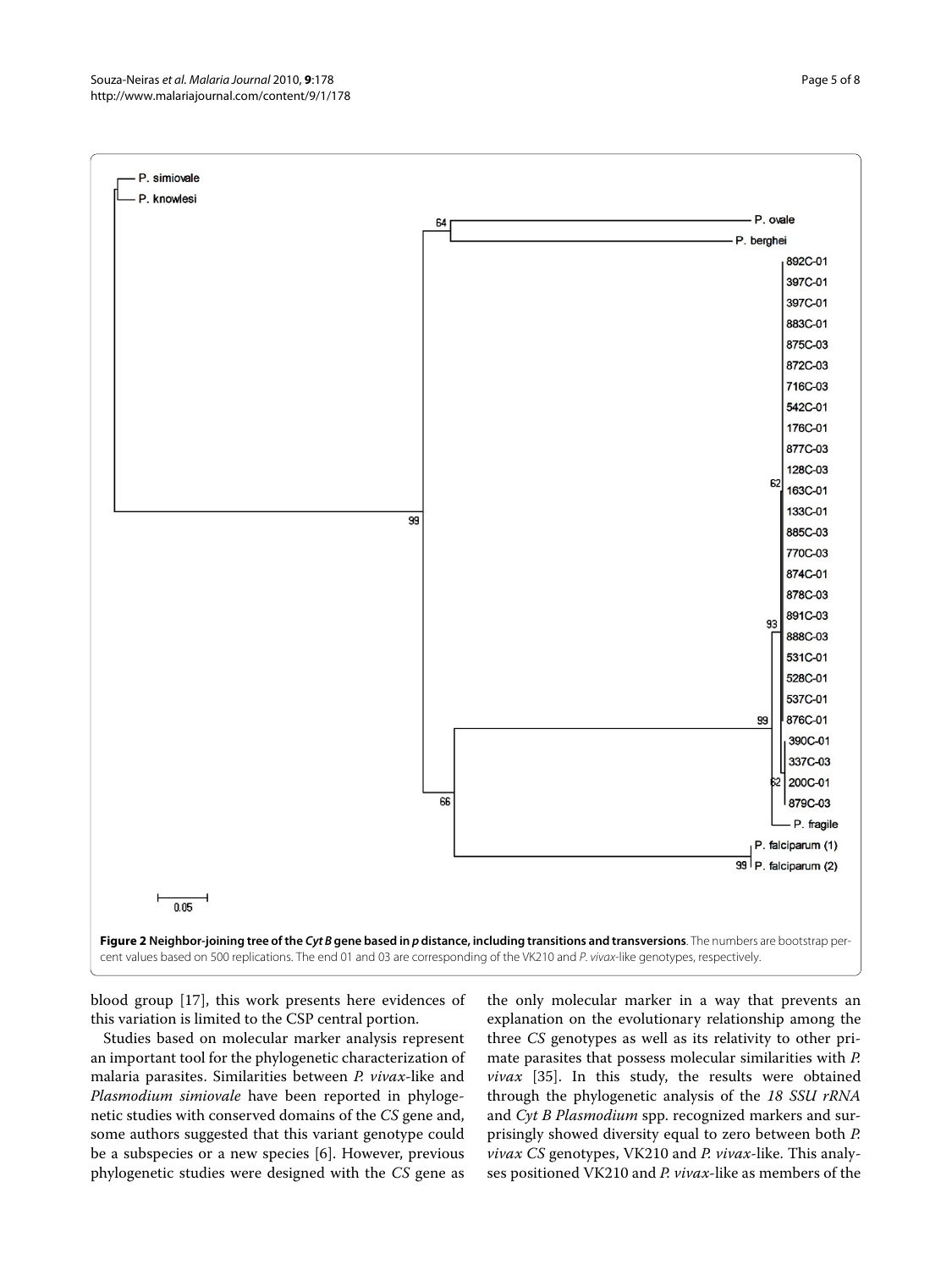| <b>Peptides</b><br>analyzed | CS genotypes present in the current infection (n) |                                |           |                 |                |                    |                           |  |  |
|-----------------------------|---------------------------------------------------|--------------------------------|-----------|-----------------|----------------|--------------------|---------------------------|--|--|
|                             | (34)                                              | $\overline{\mathbf{2}}$<br>(4) | 3<br>(18) | $1 + 2$<br>(12) | $1 + 3$<br>(8) | $1 + 2 + 3$<br>(4) | <b>Total</b><br>$(80)$ ** |  |  |
| [N] - terminal              | 85,3                                              | 100                            | 77,8      | 75              | 100            | 75                 | 83,7                      |  |  |
| [C] - terminal              | 73,5                                              | 100                            | 88,9      | 100             | 75             | 100                | 83,7                      |  |  |
| $[R] - VK 210$              | 70,6                                              | 100                            | $38,9*$   | 100             | 87,5           | 75                 | 62,5                      |  |  |
| [V] - VK 247                | $41,1*$                                           | 75                             | $55,6*$   | 83,3            | 50             | 50                 | 50                        |  |  |

**Table 1: Frequency of antibody response against CSP peptides in the infections with the P. vivax CS genotypes.**

 $*p = 0.003$ , Fisher's Exact test.  $**p = 0.0005$ , Fisher's Exact test. 1: VK210; 2: VK247; 3: P. vivax-like.

same clade, in accordance with previous data [\[35](#page-7-4)]. Although the absence of VK247 genetic sequences, a limitation of the present study, the results point to the fact that *P. vivax CS* genotypes merely represent markers of intra-specific genetic variations.

Supporting the above mentioned hypothesis, the evaluation of the serological response profile against the different parasite peptides corroborates the idea that this variation is restricted to central portion of CSP, once significant associations were not observed between the presence of certain genotype and frequency of the antibodies responses against the three analysed merozoite peptides, MSP1 (*Pv*200L), AMA-1, DBP and against the CSP conserved fractions in the sporozoite, N-terminal and C-terminal. Besides, when the antibody responses against the peptides corresponding to the CSP repetitive central region were evaluated, significant associations were detected against the peptides  $[R]$  and  $[V]$ , which corresponds to the protein sequences of VK210 and VK247 genotypes, respectively. In individuals infected by the VK210 genotype, a lower antibody response against [V] was observed whereas in those infected by the *P.*

*vivax*-like genotype observed an even lower antibody response against these two fragments ( $[R]$  and  $[V]$ ) were observed. Once VK210 represents the classic *P. vivax CS* variant form and also the most prevalent in all Brazilian endemic areas [[17](#page-6-7)], these results were expected. Moreover, the repeated region of the *P. vivax*-like *CS* is the most genetically distinct compared to the other variants [[5,](#page-6-4)[6\]](#page-6-5).

The report that variations in the central repetitive portion of CSP do not provide significant differences in antibody responses against *P. vivax* merozoite and sporozoite conserved regions peptides represents key information in the future design of vaccine assays. On the other hand, studies based in CSP should consider the influences of this variation in the modulation of the epidemiology and to consider the use of chimerical constructs including the sequences of the different *CS* genotypes in order to obtain a vaccine indeed protecting.

#### **Conclusion**

These results target that the differences among the *P. vivax CS* variants are restrict to the central repeated

| <b>Peptides</b><br>analyzed | CS genotypes present in the current infection $(n)$ |                       |           |                 |                |                    |                       |  |  |
|-----------------------------|-----------------------------------------------------|-----------------------|-----------|-----------------|----------------|--------------------|-----------------------|--|--|
|                             | 1<br>(51)                                           | $\overline{2}$<br>(4) | 3<br>(23) | $1 + 2$<br>(14) | $1 + 3$<br>(8) | $1 + 2 + 3$<br>(4) | <b>Total</b><br>(104) |  |  |
| <b>Pv200L</b>               | 92.2                                                | 100                   | 78.2      | 100             | 87.5           | 100                | 90.4                  |  |  |
|                             | (39)                                                | $\overline{2}$<br>(4) | 3<br>(18) | $1 + 2$<br>(13) | $1 + 3$<br>(8) | $1 + 2 + 3$<br>(4) | Total<br>(86)         |  |  |
| AMA-1                       | 92.3                                                | 75                    | 94.4      | 100             | 87.5           | 75                 | 91.9                  |  |  |
| rll-DBP                     | 41                                                  | 50                    | 33.3      | 38.5            | 50             | 50                 | $40.7*$               |  |  |

 $* p = 0,003$  Fisher's Exact test. 1: VK210; 2: VK247; 3: P, vivax-like.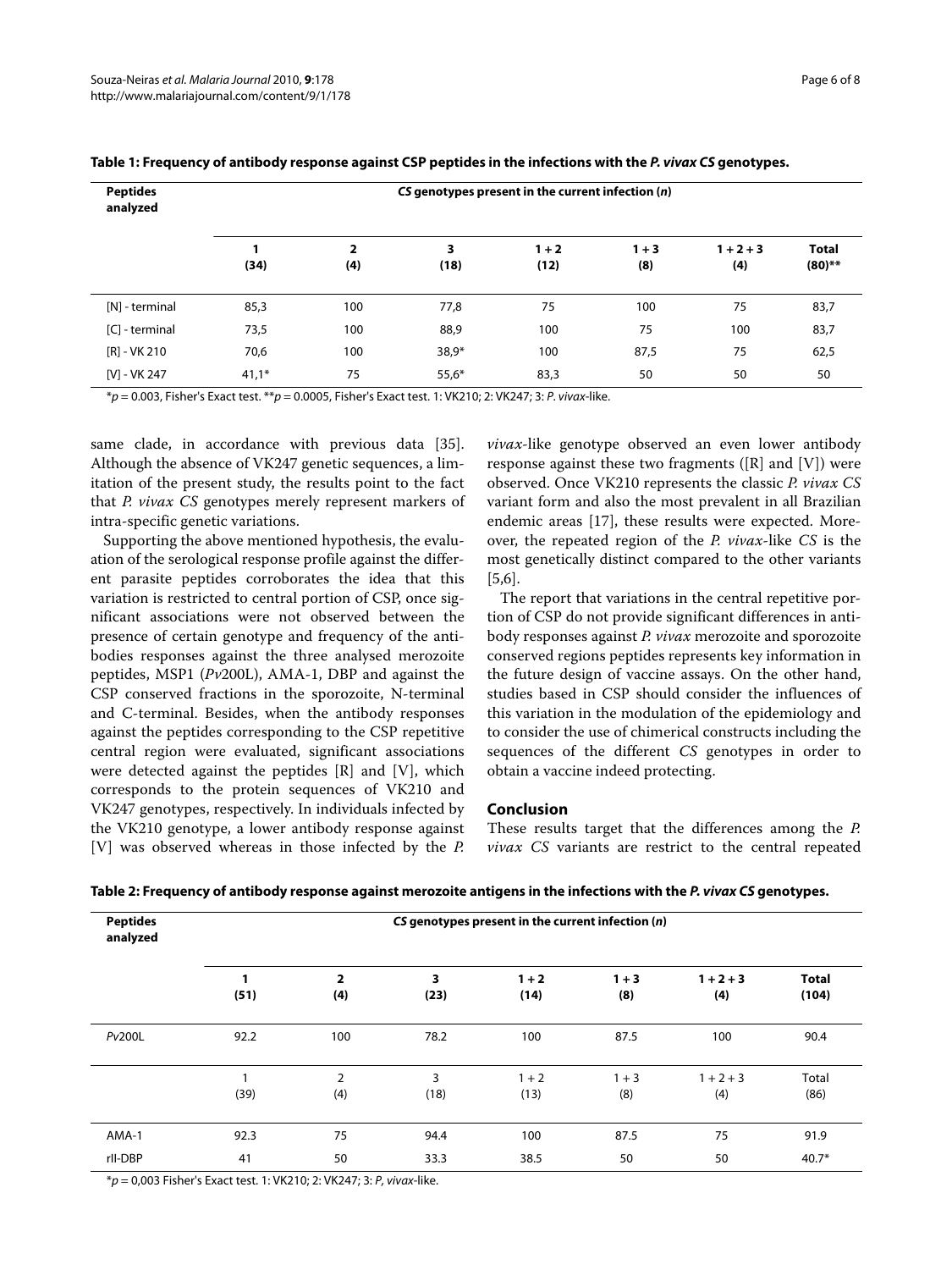region of the protein, mostly nucleotide variation with important serological consequences. This variation can represent intra-specific biological signatures that must be considered for *P. vivax* CSP malaria vaccine trial.

## **Additional material**

<span id="page-6-22"></span><span id="page-6-21"></span>**[Additional file 1](http://www.biomedcentral.com/content/supplementary/1475-2875-9-178-S1.DOC) Hosts type, geographic origins and GenBank accession numbers of the out groups**. GenBank accession numbers. **[Additional file 2](http://www.biomedcentral.com/content/supplementary/1475-2875-9-178-S2.DOC) Genetic distances between 18 SSU rRNA genes from Plasmodium spp**. Genetic distances.

<span id="page-6-23"></span>**[Additional file 3](http://www.biomedcentral.com/content/supplementary/1475-2875-9-178-S3.DOC) Genetic distances between Cyt B genes from Plasmodium spp**. Genetic distances.

#### **Competing interests**

The authors declare that they have no competing interests.

#### **Authors' contributions**

WCSN carried out the molecular genetic studies, participated in the sequence alignment, phylogenetics analyses and drafted the manuscript. LMSM carried out the immunoassays and participated in the design of the study and performed of the statistical analysis part. ISS, LHC and MGC designed serological experiments and provided reagents. GCC, VSCAC, ISS, LHC, SH, MAH, ARBR critically revised the manuscript. CMAC participated in the sequence alignment and phylogenetics analyses. RLDM conceived of the study, and participated in its design and coordination and helped to draft the manuscript. All authors read and approved the final manuscript.

#### **Acknowledgements**

To all individuals enrolled in this study. We thank the following people for assistance in obtaining samples: Dr. Carlos Eugênio Cavasini, Dr. Aline Barroso, Dr. Maria Cristina Figueredo and Dr. Mauro Tada. To Professor Dr. Luiz Hildebrando Pereira da Silva for facilities at CEPEM.

#### **Author Details**

1Departamento de Biologia, Universidade Estadual Paulista "Júlio Mesquita Filho", São José do Rio Preto, São Paulo State, Brazil, 2Faculdade SEAMA, Macapá, Amapá State, Brazil, 3Departamento de Análises Clínicas e Toxicológicas, Faculdade de Ciências Farmacêuticas, Universidade de São Paulo, São Paulo State, Brazil, 4Centro de Pesquisas René Rachou, Fundação Oswaldo Cruz, Belo Horizonte, Minas Gerais State, Brazil, 5Universidade Federal do Pará, Instituto de Ciências Biológicas, Belém, Pará State, Brazil, 6Instituto Evandro Chagas, MS/SVS, Ananindeua, Pará State, Brazil, 7Instituto de Imunologia, Universidade Del Valle, Cali, Colômbia and 8Centro de Investigação de Microrganismos, Departamento de Doenças Dermatológicas, Infecciosas e Parasitárias, Faculdade de Medicina de São José do Rio Preto, São Paulo State, Brazil

#### Received: 14 December 2009 Accepted: 23 June 2010 Published: 23 June 2010

#### **References**

- <span id="page-6-0"></span>Kappe SH, Buscaglia CA, Nussenzweig V: Plasmodium sporozoite molecular cell biology**[.](http://www.ncbi.nlm.nih.gov/entrez/query.fcgi?cmd=Retrieve&db=PubMed&dopt=Abstract&list_uids=15473834)** Annu Rev Cell Dev Biol 2004, 20:29-59.
- <span id="page-6-1"></span>2. Mota MM, Rodriguez A: Migration through host cells: the first steps of Plasmodium sporozoites in the mammalian host**.** Cell Microbiol 2004, 20:29-59.
- <span id="page-6-2"></span>Arnot DE, Barnwell JW, Tam JP, Nussenzweig V, Nussenzweig RS: Circumsporozoite protein of Plasmodium vivax: gene cloning and characterization of the immonodominant epitope**.** Science 1985, 230:815-817.
- <span id="page-6-3"></span>4. Rosenberg R, Wirtz RA, Lanar DE, Sattabongkot J, Hall T, Waters AP, Prasittisuk C: Circumsporozoite protein heterogeneity in the human malaria parasite Plasmodium vivax**.** Science 1989, 245:973-976.
- <span id="page-6-4"></span>Qari SH, Shi YP, Goldman IF, Udhayakumar V, Alpers MP, Collins WE, Lal AA: Identification of Plasmodium vivax-like human malaria parasite**.** The Lancet 1993, 341:780-783.
- <span id="page-6-5"></span>6. Qari SH, Shi YP, Póvoa MM Alpers MP, Deloron P, Murphy GS, Harjosuwarno S, Lal AA: Global occurrence of Plasmodium vivax-like human malaria parasite**.** J Infect Dis 1993, 168:1485-1489.
- <span id="page-6-6"></span>7. Kain KC, Brown AE, Webster HK, Witz RA, Keystone JS, Rodriguez MH, Kinahan J, Rowland M, Lanar DE: Circumsporozoite genotyping of global i[s](http://www.ncbi.nlm.nih.gov/entrez/query.fcgi?cmd=Retrieve&db=PubMed&dopt=Abstract&list_uids=1629344)olates of Plasmodium vivax from dried blood specimens. J Clin Microbiol 1992, 30:1863-1866.
- <span id="page-6-11"></span>8. Arruda ME, Aragaki C, Gagliardi F, Halle RW: A seroprevalence and descriptive epidemiological study of malaria among Indian tribes of the Amazon basin of Brazil**.** Ann Trop Med Parasitol 1996, 90:135-143.
- <span id="page-6-12"></span>9. Arruda ME, De Souza RC, Veiga ME, Ferreira AF, Zimmerman RH: Prevalence of Plasmodium vivax variants VK247 and P. vivax-like human malaria: a retrospective study in Indian populations of the Amazon region of Brazil**.** Trans R Soc Trop Med Hyg 1998, 92:628.
- <span id="page-6-9"></span>10. Curado II, Duarte AMRC, Lal AA, Nussenzweig RS, Oliveira S, Kloetzel JK: Serological investigation of human Plasmodium vivax-like malaria in several localities in the State of São Paulo, Brazil**.** Mem Inst Oswaldo Cruz 1995, 90(Suppl 1):284.
- <span id="page-6-8"></span>11. Machado RLD, Póvoa MM: Distribution of Plasmodium vivax variants (VK210, VK247 and P. vivax-like) in three endemic areas of Amazonian Brazil and their correlation with chloroquine-treatment**.** Trans R Soc Trop Med Hyg 2000, 94:377-381.
- 12. Gonzalez JM, Hurtado S, Arévalo-Herrera M, Herrera S: Variants of the Plasmodium vivax circumsporozoite protein (VK210 and VK247) in Colombian isolates**.** Mem Inst Oswaldo Cruz 2001, 96:709-712.
- <span id="page-6-13"></span>13. Oliveira-Ferreira J, Pratt-Riccio LR, Arruda M, Santos F, Ribeiro CT, Goldberg AC, Banic DM: HLA class II and antibody responses to circumsporozoite protein repeats of P. vivax (VK210, VK247 and P. vivax-like) in individuals naturally exposed to malaria**.** Acta Trop 2004, 92:63-69.
- 14. Imwong M, Pukrittayakamee S, Gruner AC, Renia L, Letourneur F, Looaresuwan S, White NJ, Snounou G: Plasmodium vivax: polymerase chain reaction amplification artifacts limit the suitability of pvgaml as genetic marker**.** Exp Parasitol 2005, 99:175-179.
- 15. Zakeri S, Abouie-Mehrizi A, Djadid ND, Snounou G: Circumsporozoite protein gene diversity among temperate and tropical Plasmodium vivax isolates from Iran**.** Trop Med Int Health 2006, 11:729-737.
- <span id="page-6-10"></span>16. Curado I, Malafronte RS, Duarte AMRC, Kirchgatter K, Branquinho MS, Galati EAB: Malaria epidemiology in low-endemicity areas of the Atlantic Forest in the Vale do Ribeira, São Paulo, Brazil**.** Acta Trop 2006, 100:54-62.
- <span id="page-6-7"></span>17. Storti-Melo LM, Souza-Neiras WC, Cassiano GC, Joazeiro ACP, Fontes CJ, Bonini-Domingos CR, D'Almeida Couto AAR, Povoa MM, Mattos LC, Cavasini CE, Rossit ARB, Machado RLD: Plasmodium vivax circumsporozoite variants and Duffy blood group genotypes in the Brazilian Amazon region**[.](http://www.ncbi.nlm.nih.gov/entrez/query.fcgi?cmd=Retrieve&db=PubMed&dopt=Abstract&list_uids=18804827)** Trans R Soc Trop Med Hyg 2009, 103:672-678.
- <span id="page-6-14"></span>18. Da Silva ANM, Santos CCB, Lacerda RN, Machado RLD, Póvoa MM: Susceptibility of Anopheles aquasalis and An.darlingi to Plasmodium vivax VK210 and VK247**[.](http://www.ncbi.nlm.nih.gov/entrez/query.fcgi?cmd=Retrieve&db=PubMed&dopt=Abstract&list_uids=17072460)** Mem Inst Oswaldo Cruz 2006, 101:547-550.
- <span id="page-6-15"></span>19. Gonzalez-Ceron L, Rodríguez MH, Entel JC, Villarreal C, Kain KC, Hernandez JE: Differential susceptibilities of Anopheles albimanus and Anopheles pseudopunctipennis to infections with coindigenous Plasmodium vivax variants VK210 and VK247 in Southern Mexico**.** Infect Immun 1999, 67:410-412.
- <span id="page-6-16"></span>20. Vilai CS, Looareesuwan S, Good MF: Analysis of circumsporozoite protein-specific immune responses following recent infection with Plasmodium vivax**.** Am J Trop Med Hyg 2004, 71:29-39.
- <span id="page-6-17"></span>21. Soares IS, Levitus G, Souza JM, Del Portillo HA, Rodrigues MM: Acquired immune responses to the N- and C-terminal regions of Plasmodium vivax merozoite surface protein 1 in individuals exposed to malaria**[.](http://www.ncbi.nlm.nih.gov/entrez/query.fcgi?cmd=Retrieve&db=PubMed&dopt=Abstract&list_uids=9125537)** Infect Immun 1997, 65:1606-1614.
- <span id="page-6-18"></span>22. Barbedo MB, Ricci R, Jimenez MCS, Cunha MG, Yazdani SS, Chitnis CE, Rodrigues MM, Soares IS: Comparative recognition by human IgG antibodies of recombinant proteins representing three asexual erythrocytic stage vaccine candidates of Plasmodium vivax**.** Mem Inst Oswaldo Cruz 2007, 102:335-339.
- <span id="page-6-19"></span>23. Múfalo BC, Gentil F, Bargieri DY, Costa FT, Rodrigues MM, Soares IS: Plasmodium vivax apical membrane antigen-1: comparative recognition of different domains by antibodies induced during natural human infection**[.](http://www.ncbi.nlm.nih.gov/entrez/query.fcgi?cmd=Retrieve&db=PubMed&dopt=Abstract&list_uids=18692152)** Microbes Infect 2008, 10:1266-1273.
- <span id="page-6-20"></span>24. Arevalo-Herrera M, Castellanos A, Yazdani SS, Shakri AR, Chitnis CE, Dominik R, Herrera S: Immunogenicity and protective efficacy of recombinant vaccine based on the receptor-binding domain of the